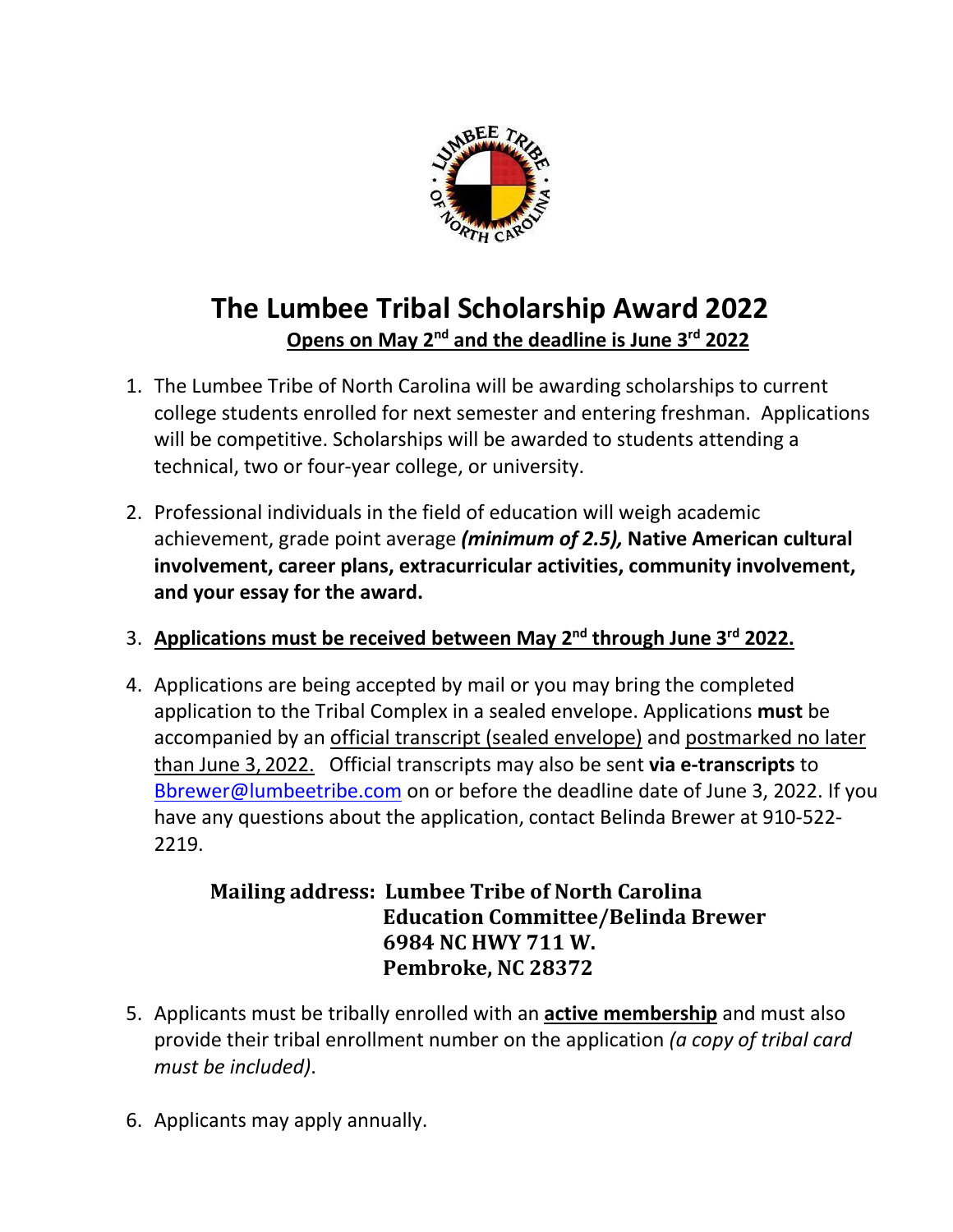## **Incomplete applications will be discarded**

| First                                                                                   | MI                                                                                           | Last  |     |  |
|-----------------------------------------------------------------------------------------|----------------------------------------------------------------------------------------------|-------|-----|--|
|                                                                                         |                                                                                              |       |     |  |
|                                                                                         |                                                                                              |       |     |  |
| <b>Street</b>                                                                           | City                                                                                         | State | Zip |  |
|                                                                                         |                                                                                              |       |     |  |
|                                                                                         |                                                                                              |       |     |  |
| Unweighted GPA: _______________________                                                 |                                                                                              |       |     |  |
|                                                                                         |                                                                                              |       |     |  |
| Active Enrolled Member's Lumbee Tribal Enrollment number: _______________________       |                                                                                              |       |     |  |
|                                                                                         |                                                                                              |       |     |  |
| ,我们也不会有什么。""我们的人,我们也不会有什么?""我们的人,我们也不会有什么?""我们的人,我们也不会有什么?""我们的人,我们也不会有什么?""我们的人        |                                                                                              |       |     |  |
|                                                                                         |                                                                                              |       |     |  |
| Expected Date of Admission (please provide admission/acceptance letter) _______________ |                                                                                              |       |     |  |
| Please provide brief information on the following:                                      |                                                                                              |       |     |  |
| 1. High School and or College activities or involvement: ________________________       |                                                                                              |       |     |  |
|                                                                                         |                                                                                              |       |     |  |
|                                                                                         |                                                                                              |       |     |  |
|                                                                                         |                                                                                              |       |     |  |
|                                                                                         |                                                                                              |       |     |  |
|                                                                                         |                                                                                              |       |     |  |
| 2.                                                                                      | Awards and Honors (beginning with freshman year/9 <sup>th</sup> grade): ____________________ |       |     |  |
|                                                                                         |                                                                                              |       |     |  |
|                                                                                         |                                                                                              |       |     |  |
|                                                                                         |                                                                                              |       |     |  |